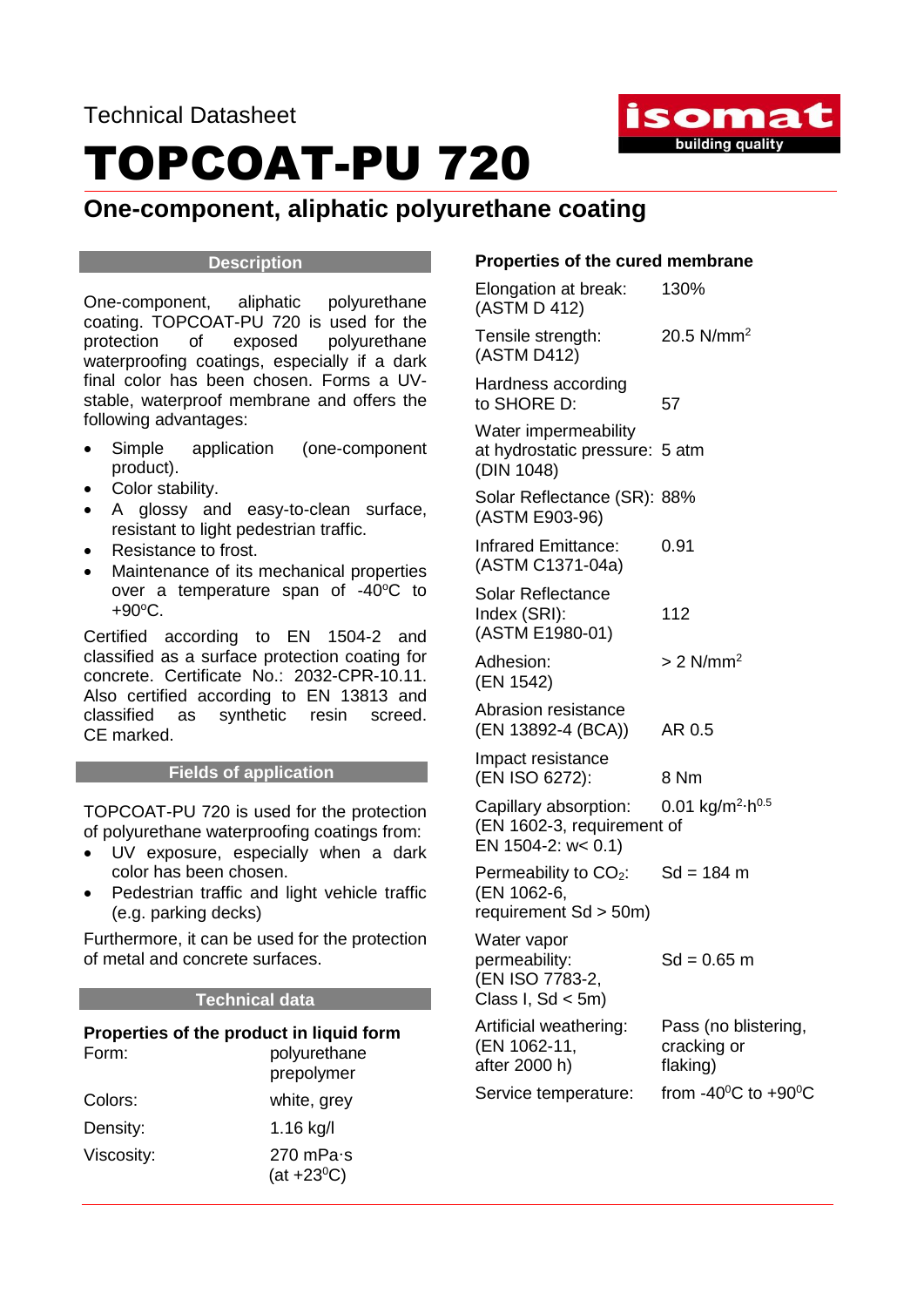

#### COAT-PU 720  $\overline{D}$

#### **Directions for use**

#### **1. Substrate preparation**

The substrate must be completely dry, clean, free of grease, loose particles, dust, etc. Existing polyurethane waterproofing coatings do not require priming.

#### 1.1 Metal surfaces

Metal surfaces should be:

- Dry and clean.
- Free of grease, loose particles, dust etc. that may hinder adhesion.
- Free of rust or corrosion that may hinder adhesion.

Having been prepared by brushing, rubbing, sandblasting etc. and then thoroughly cleaned from dust, metal surfaces are primed with the anticorrosive epoxy coating EPOXYCOAT-AC in one or two layers. EPOXYCOAT-AC is applied by roller, brush or spray. The second layer follows after the first has dried but within 24 hours.

Consumption: 150-200 g/m<sup>2</sup>/layer.

Application of TOP-COAT PU 720 should follow within the next 24-48 hours.

#### 1.2. Concrete surfaces

Concrete surfaces must be treated with the polyurethane primer PRIMER-PU 100 in one coat, at a consumption of approximately  $200$  g/m<sup>2</sup>.

#### **2. Application**

Before application, it is recommended to slightly stir TOPCOAT-PU 720, until it becomes homogeneous. Extensive stirring should be avoided in order to prevent air entrapment in the material.

TOPCOAT-PU 720 is applied by brush, roller or spray in one or two layers, 2-3 hours after priming and while PRIMER-PU 100 is still tacky. The second layer should be applied crosswise after 4-24 hours, depending on the weather conditions.

Consumption: approx. 0.12-0.25 kg/m<sup>2</sup>/layer, depending on the substrate.

Tools should be cleaned with SM-16 solvent, while TOPCOAT-PU 720 is still fresh.

#### **Packaging**

TOPCOAT-PU 720 is supplied in 1 kg, 5 kg and 20 kg pails.

#### **Shelf life – Storage**

9 months in original, unopened containers, in frost-free and dry conditions.

#### **Remarks**

- TOPCOAT-PU 720 is not suitable for contact with chemically treated water of swimming pools.
- Temperature during application and hardening should be between  $+5^{\circ}C$  and  $+35^{\circ}$ C.
- Unsealed containers should be used as soon as they are opened and cannot be restored.

#### **Volatile Organic Compounds (VOC)**

According to Directive 2004/42/CE (Annex II, table A), the maximum allowed VOC content for the product subcategory i, type SB is 500 g/l (2010) for the ready-to-use product.

The ready-to-use product TOPCOAT-PU 720 contains a maximum of 500 g/l VOC.